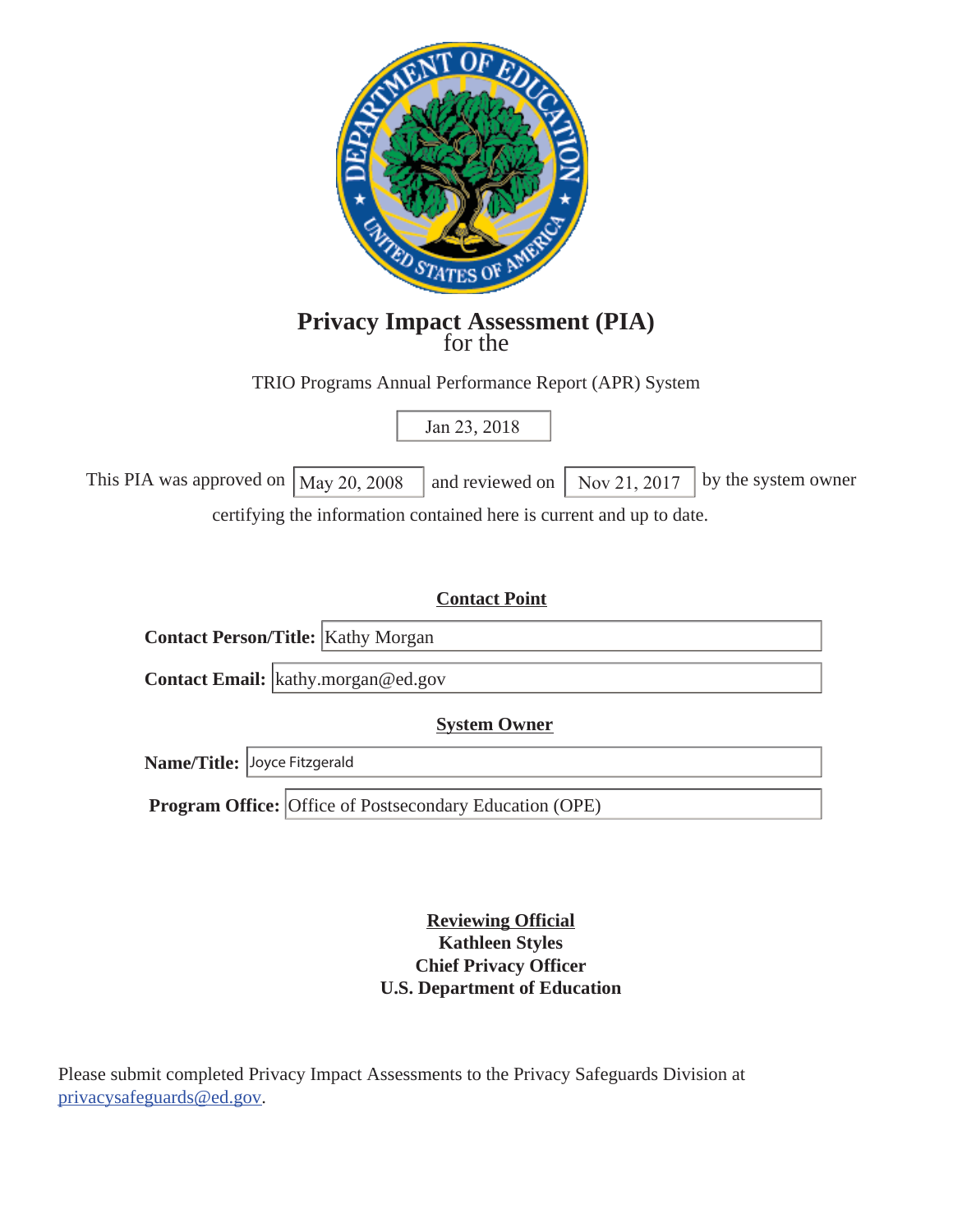*Please complete this Privacy Impact Assessment (PIA) on how personally identifiable information (PII) is collected, stored, protected, shared, and managed electronically by your system. You may wish to consult with your ISSO in completing this document. If a question does not apply to your system, please answer with N/A.* 

#### **All text responses are limited to 2,000 characters. If you require more space, please contact the Privacy Safeguards Team.**

#### **1. Introduction**

 $1.1 \Box$  N/A Describe the system including the system name, system acronym, and a brief description of the major functions.

The TRIO Programs Annual Performance Report (APR) System, an existing system, collects individual student records on individuals served by the following Federal TRIO Programs: Upward Bound (which includes regular Upward Bound [UB], Upward Bound Math-Science [UMBS], and Veterans Upward Bound [VUB]), Student Support Services (SSS), and the Ronald E. McNair Postbaccalaureate Achievement Program (McNair).

1.2  $\Box$  N/A Describe the purpose for which the personally identifiable information (PII)<sup>1</sup> is collected, used, maintained or shared.

The PII in the system is being collected to assist in monitoring grantees' performance and to determine program outcomes in response to the requirements of the Government Performance and Results Act (GPRA).

 $1.3 \square N/A$  Is this a new system, or one that is currently in operation?

Currently Operating System

Is this PIA new, or is it updating a previous version? If this is an update, please include the publication date of the original.  $1.4 \square$  N/A

Updated PIA **Original Publication Date:** 05/20/2008

 $1.5 \square N/A$  Is the system operated by the agency or by a contractor?

**Contractor** 

#### **2. Legal Authorities and Other Requirements**

*If you are unsure of your legal authority, please contact your program attorney.* 

 $2.1 \Box$  N/A What specific legal authorities and/or agreements permit and regulate the collection and use of data by the system?

<sup>&</sup>lt;sup>1</sup> The term "personally identifiable information" refers to information which can be used to distinguish or trace an individual's identity, such as their name, social security number, biometric records, etc. alone, or when combined with other personal or identifying information which is linked or linkable to a specific individual, such as date and place of birth, mother's maiden name, etc. https://www.whitehouse.gov/sites/default/files/omb/memoranda/fy2007/m07-16.pdf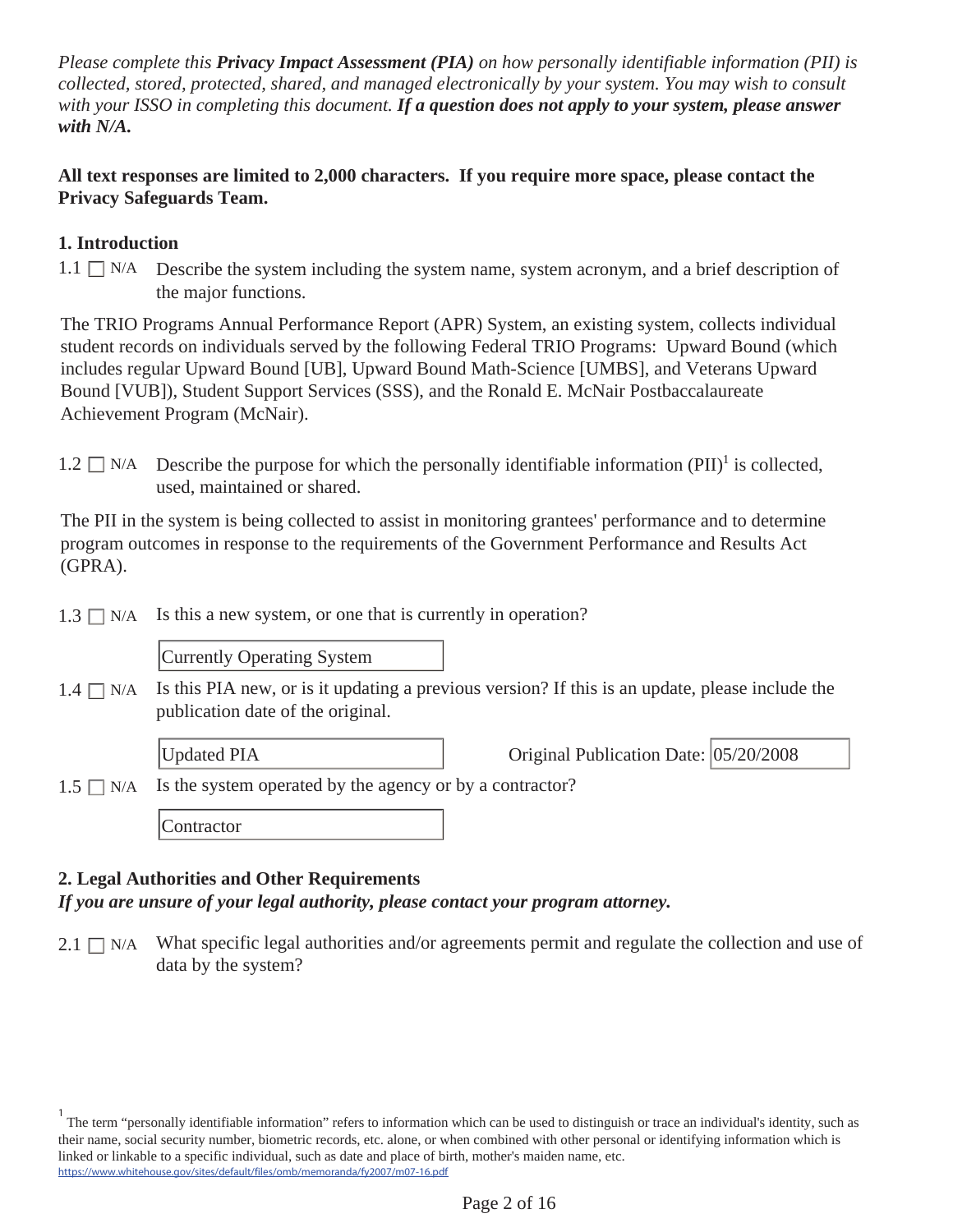The legal authority to collect and use this data is derived from Title IV of the Higher Education Act of 1965, as amended (Pub. Law 102-325, Section 402D). In accordance with this authority, the Department receives and maintains personal information in the TRIO programs cited in 1.1.

<sup>&</sup>lt;sup>1</sup> The term "personally identifiable information" refers to information which can be used to distinguish or trace an individual's identity, such as their name, social security number, biometric records, etc. alone, or when combined with other personal or identifying information which is linked or linkable to a specific individual, such as date and place of birth, mother's maiden name, etc. https://www.whitehouse.gov/sites/default/files/omb/memoranda/fy2007/m07-16.pdf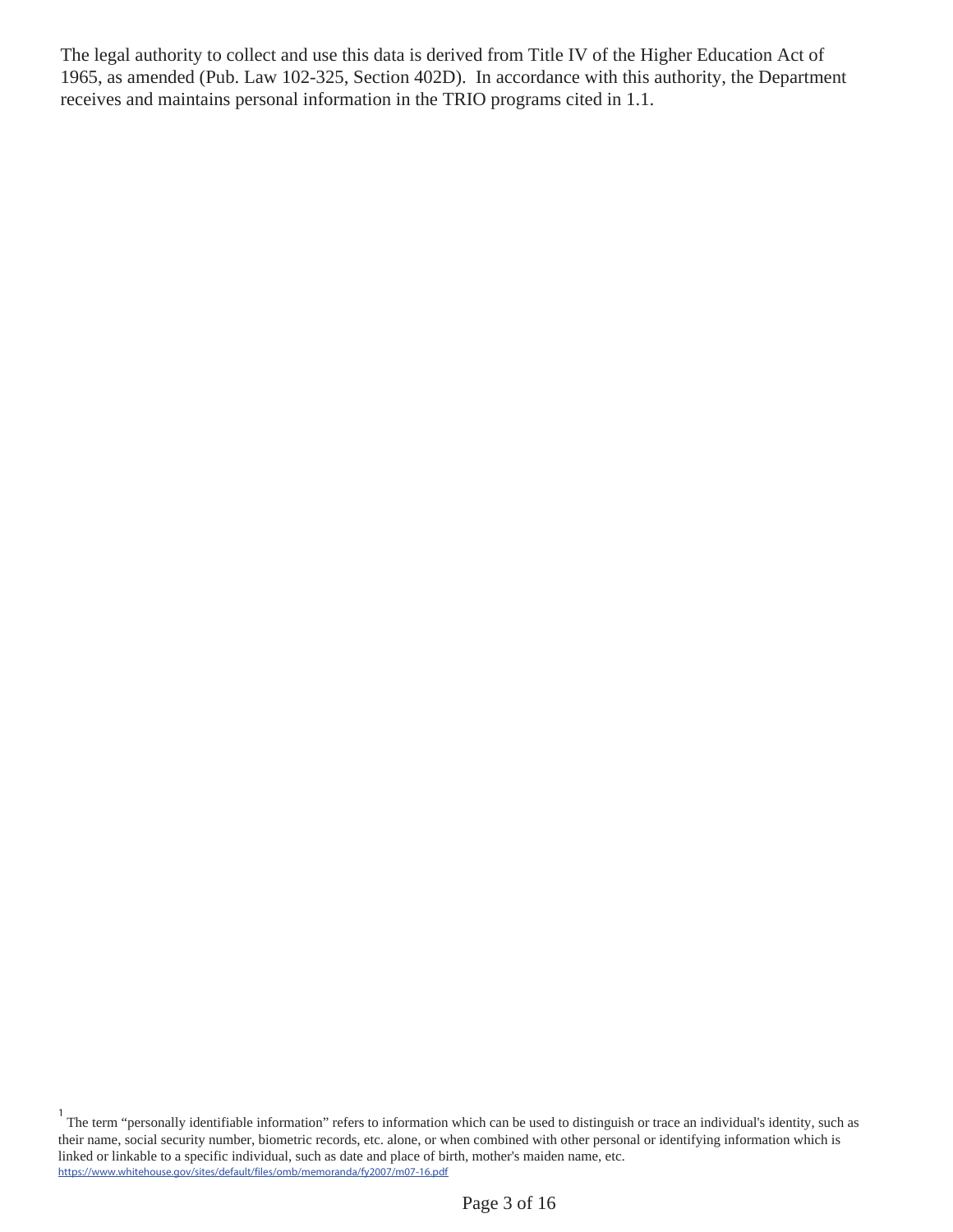# **SORN**

 $2.2 \square$  N/A Is the information in this system retrieved by an individual's name or personal identifier such as a Social Security Number or other identification? Please answer **YES** or **NO**.

| $\vert$ Yes |                                                                           |
|-------------|---------------------------------------------------------------------------|
|             | 221 $\Box$ N/A If the above answer is <b>VES</b> this system will need to |

2.2.1  $\Box$  N/A If the above answer is **YES** this system will need to be covered by a Privacy Act System of Records Notice(s) (SORN(s)).<sup>2</sup> Please provide the SORN name and number, or indicate that a SORN is in progress.

The TRIO SORN (18-12-07) is currently being updated. The last fully published version was posted in the Federal Register on January 23, 2009 at 74 FR 4165.

## **Records Management**

## *If you do not know your records schedule, please consult with your records liaison or send an email to RMHelp@ed.gov.*

 $2.3 \square N/A$  Does a records retention schedule, approved by the National Archives and Records Administration (NARA), exist for the records contained in this system? If yes, please provide the NARA schedule number.

The records disposition schedule is ED 254: Grant Administration and Management Files. Disposition: Temporary, Destroy/Delete 10 years after final action is taken on file, but longer retention is authorized if required for business use. The records schedule number is N 1-441-11-00 1.

 $2.4 \Box$  N/A Is the PII contained in this system disposed of appropriately, and in accordance with the timelines in the records disposition schedule? Please answer **YES** or **NO**.



## **3. Characterization and Use of Information**

## **Collection**

SORN-Process.pdf

List the specific personal information data elements (e.g., name, email, address, phone number, date of birth, Social Security Number, etc.) that the system collects, uses, disseminates, or maintains.  $3.1 \square N/A$ 

The individual student records include personally identifiable information such as social security numbers, names, and dates of birth, as well as information on each individual's eligibility for services and the student's academic progress. The information is collected online; the data is used both for a specific year and as part of the specific program's longitudinal file.

 $3.2 \square$  N/A Does the system collect only the minimum amount required to achieve the purpose stated in Question 1.2? Please answer **YES** or **NO**.

| J.<br>۰. |  |  |
|----------|--|--|
|          |  |  |

 $3.3 \square$  N/A What are the sources of information collected (e.g., individual, school, another agency, commercial sources, etc.)?

A System of Records Notice (SORN) is a formal notice to the public that identifies the purpose for which PII is collected, from whom and what type of PII is 2 https://connected.ed.gov/om/Documents/ collected, how the PII is shared externally (routine uses), and how to access and correct any PII maintained by ED.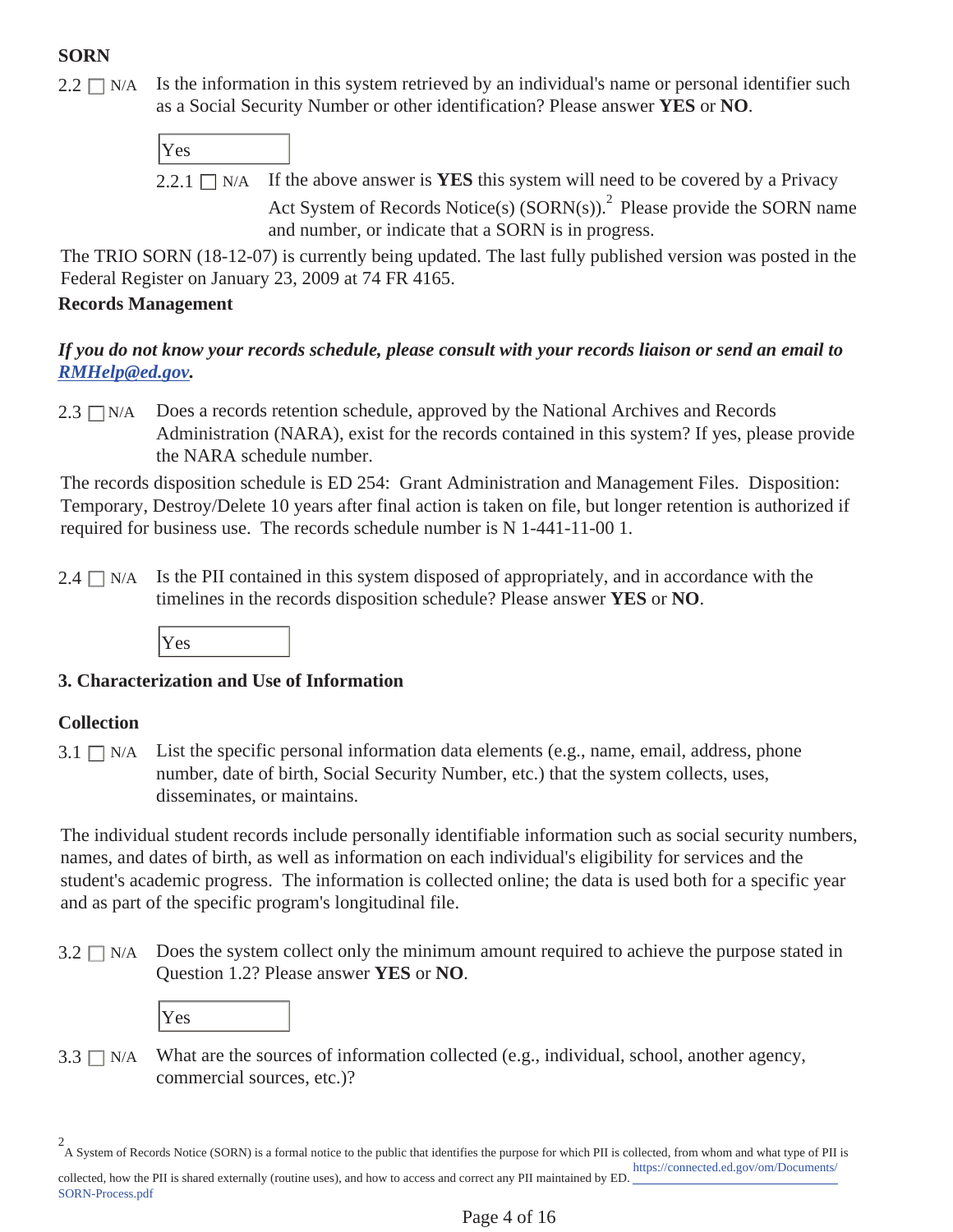The TRIO programs' grantees collect the PII directly from participants in the program, or from a participant's parent(s). Grantees are most typically institutions of higher education or public or private agencies or organizations.

A System of Records Notice (SORN) is a formal notice to the public that identifies the purpose for which PII is collected, from whom and what type of PII is 2 https://connected.ed.gov/om/Documents/ collected, how the PII is shared externally (routine uses), and how to access and correct any PII maintained by ED. SORN-Process.pdf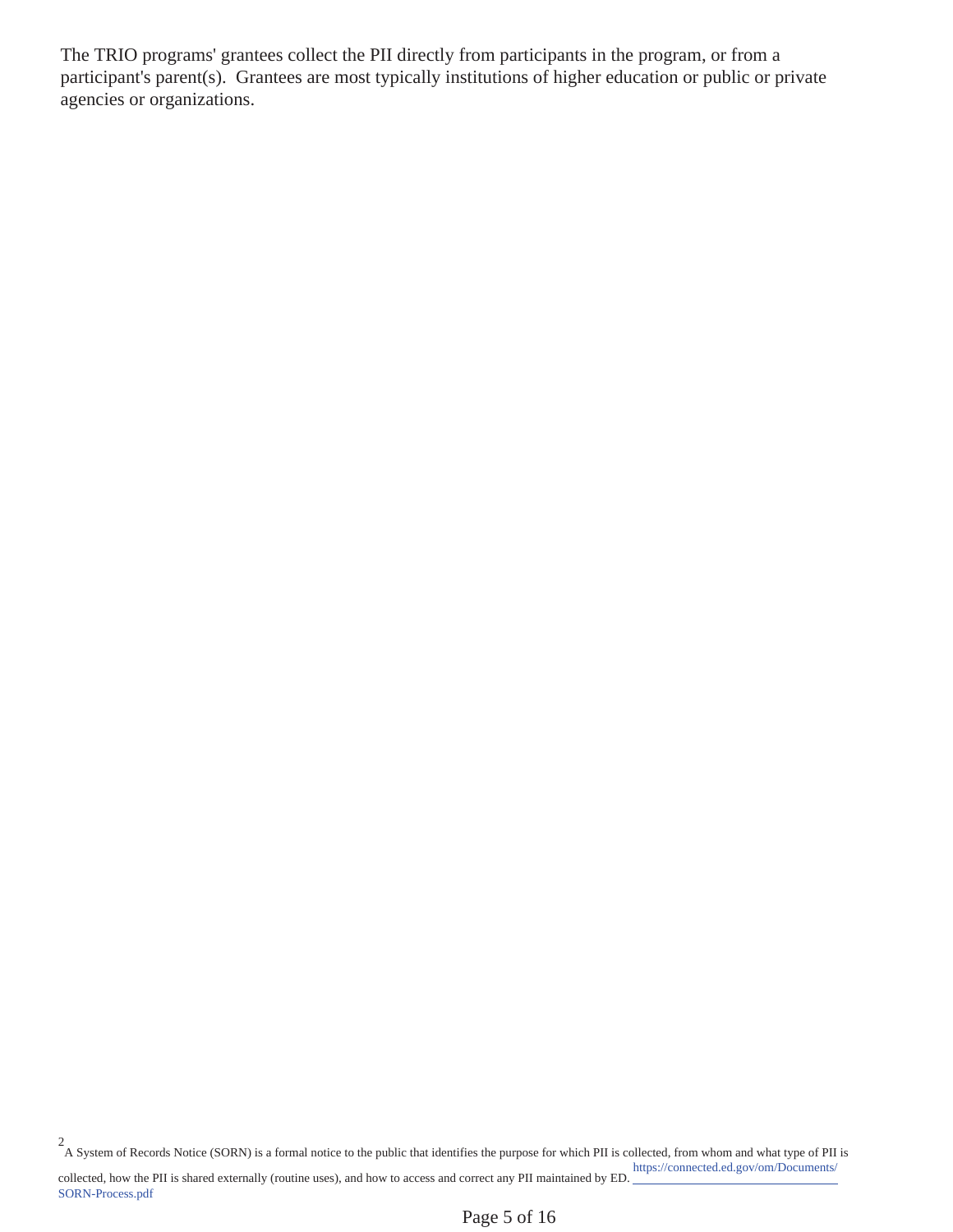$3.4 \Box$  N/A How is the information collected from stated sources (paper form, web page, database, etc.)?

The information is collected online, via a Web site, and moved to a database.

3.5  $\Box$  N/A How is this information validated or confirmed?<sup>3</sup>

The project director and certifying official of each institution submitting an APR must certify the accuracy and completeness of all information in the report. Grants are awarded for five-year periods. Every year, TRIO's data analysis contractor merges the APR data with previous years' data; the program achieves a match to older records in a very high percentage of cases (excluding cases first reported in the APR that would not have a prior record).

#### **Use**

Describe how and why the system uses the information to achieve the purpose stated in Question 1.2 above.  $3.6 \square$  N/A

GPRA does not specifically require the collection of individual participant records with personal information. However, to determine whether the goals of the programs are being met, the academic progress of program participants must be tracked over multiple years. The SSN serves as the unique identifier for matching participants' records across years. Although another unique identifier might be used for the APRs, the SSN is needed to match the APR data with other databases, such as the National Student Loan Data System (NSLDS). Matching with these other databases can supplement APR information on postsecondary enrollment, persistence, and completion.

 $3.7 \Box$  N/A Is the project using information for testing a system or for training/research purposes? Please answer YES or NO.



3.7.1  $\boxtimes$  N/A If the above answer is **YES**, what controls are in place to minimize the risk and protect the data?

Enter text here.

 $3.8 \square$  N/A Does the system use "live" PII for the development or testing of another system? Please answer YES or NO.

No

3.8.1  $\boxtimes$  N/A If the above answer is **YES**, please explain.

Enter text here.

Examples include form filling, account verification, etc. 3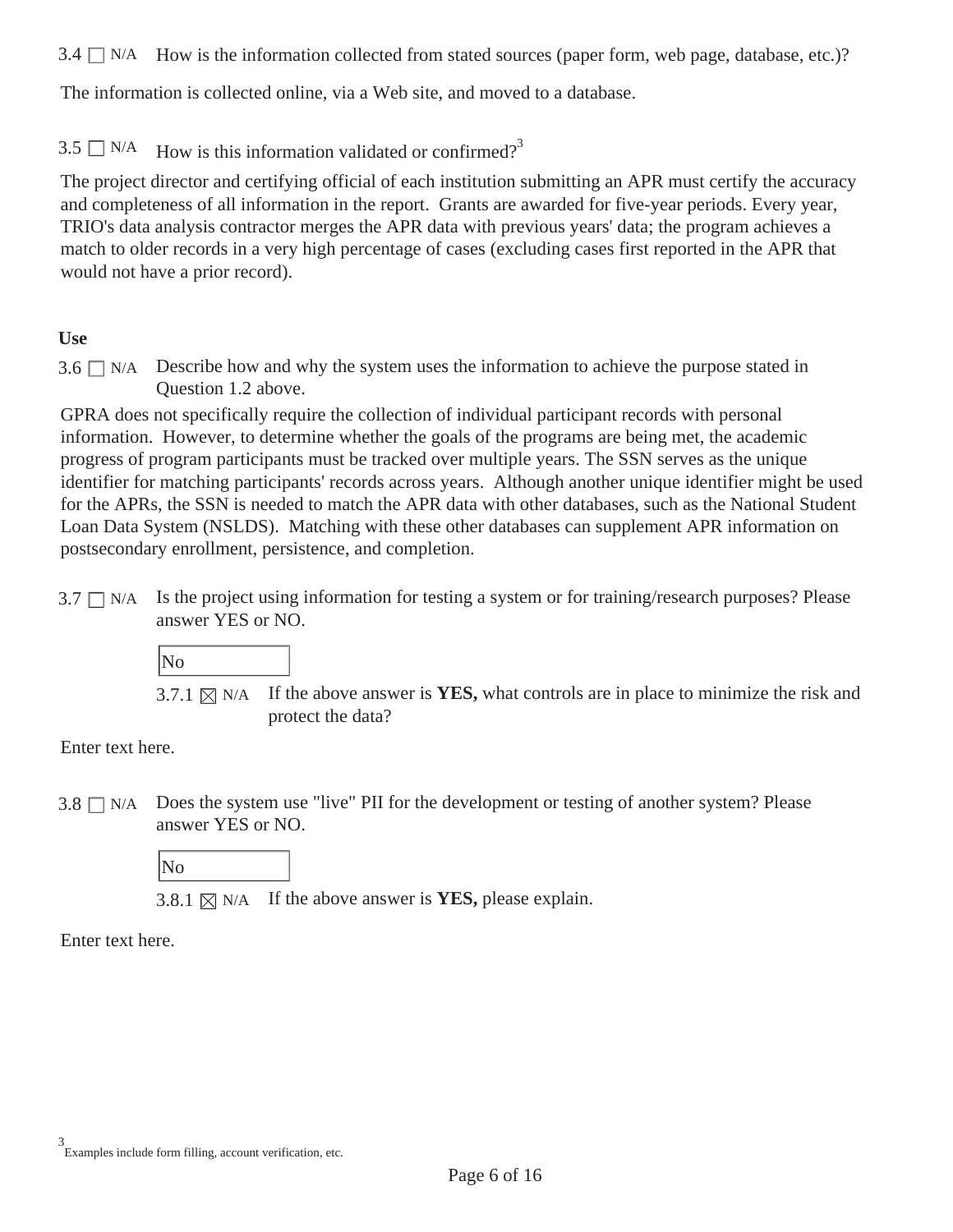#### **Social Security Numbers**

*It is the Department's Policy that, in order to collect Social Security Numbers, the System Owner must state the collection is: 1) authorized by law, 2) necessary for an agency purpose, and 3) there is no reasonable alternative.* 

3.9 N/A Does the system collect Social Security Numbers? Please answer **YES** or **NO**.

Yes

Examples include form filling, account verification, etc. 3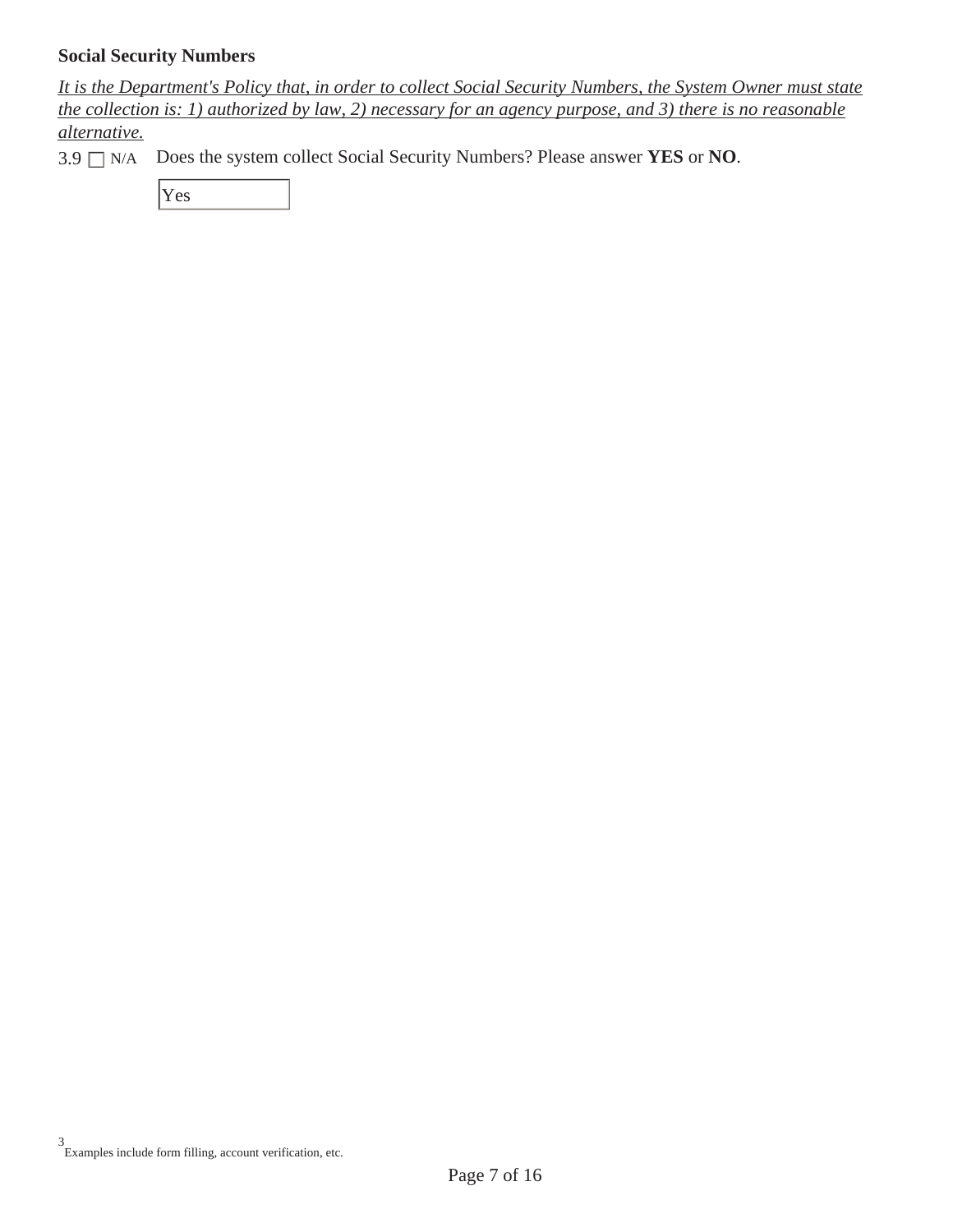3.9.1  $\Box$  N/A If the above answer is **YES**, explain the purpose for its collection, and how the SSN will be used. \*Please note if the system collects SSNs, the PIA will require a signature by the Assistant Secretary or equivalent.\*

Collecting individual participant data, including the SSN, is the most reliable method for matching records across years needed to determine the TRIO programs' effectiveness. Although collecting SSNs is not required by statute, it serves a distinct business need of the Department--to match participants' data across years, and to match that data with other highly relevant databases.

The Department uses the data collected to (a) evaluate projects' accomplishments, (b) determine the number of "prior experience" points to be awarded to current grantees, (c) aid in compliance monitoring, and (d) demonstrate the programs' effectiveness. The information that grantees submit in the APR allows the Department to assess annually each grantee's progress in meeting the project's approved goals and objectives. The performance report data are compared with the project's approved objectives to determine the project's accomplishments, to make decisions regarding whether funding should be continued, and to award "prior experience" points for meeting approved objectives. For some of the program objectives (e.g., percentage of participants enrolling in postsecondary education), a grantee must track the academic progress of participants for several years (e.g., for a student first served as a high school freshman, it will be four or more years before it is known if the student enrolls in postsecondary education).

In addition, the Department uses the APRs to produce program-level data for annual reporting and program profile reports, budget submissions to OMB and Congressional hearings, and responses to inquiries from higher education interest groups and the general public. By collecting individual participant records, the data is submitted in a consistent format and can be easily aggregated to demonstrate program outcomes needed for the Department's response to the requirements of GPRA.

 $3.10$   $\Box$  N/A Specify any alternatives considered in the collection of SSN and why the alternatives were not selected.

TRIO staff members have noticed over the past several years that some current grantees (largely institutions of higher education) have decided not to provide SSNs in their annual performance reports. Moreover, TRIO has investigated the possibility of successfully tracking participants over time through methods not involving SSNs. During the next few years, TRIO staff members and contractors will implement a phase-out plan using unique, randomly generated case numbers in place of SSNs.

#### **4. Notice**

 $4.1 \square N/A$  How does the system provide individuals notice about the collection of PII prior to the collection of information (i.e. written Privacy Act notice, link to a privacy policy, etc.)? If notice is not provided, explain why not.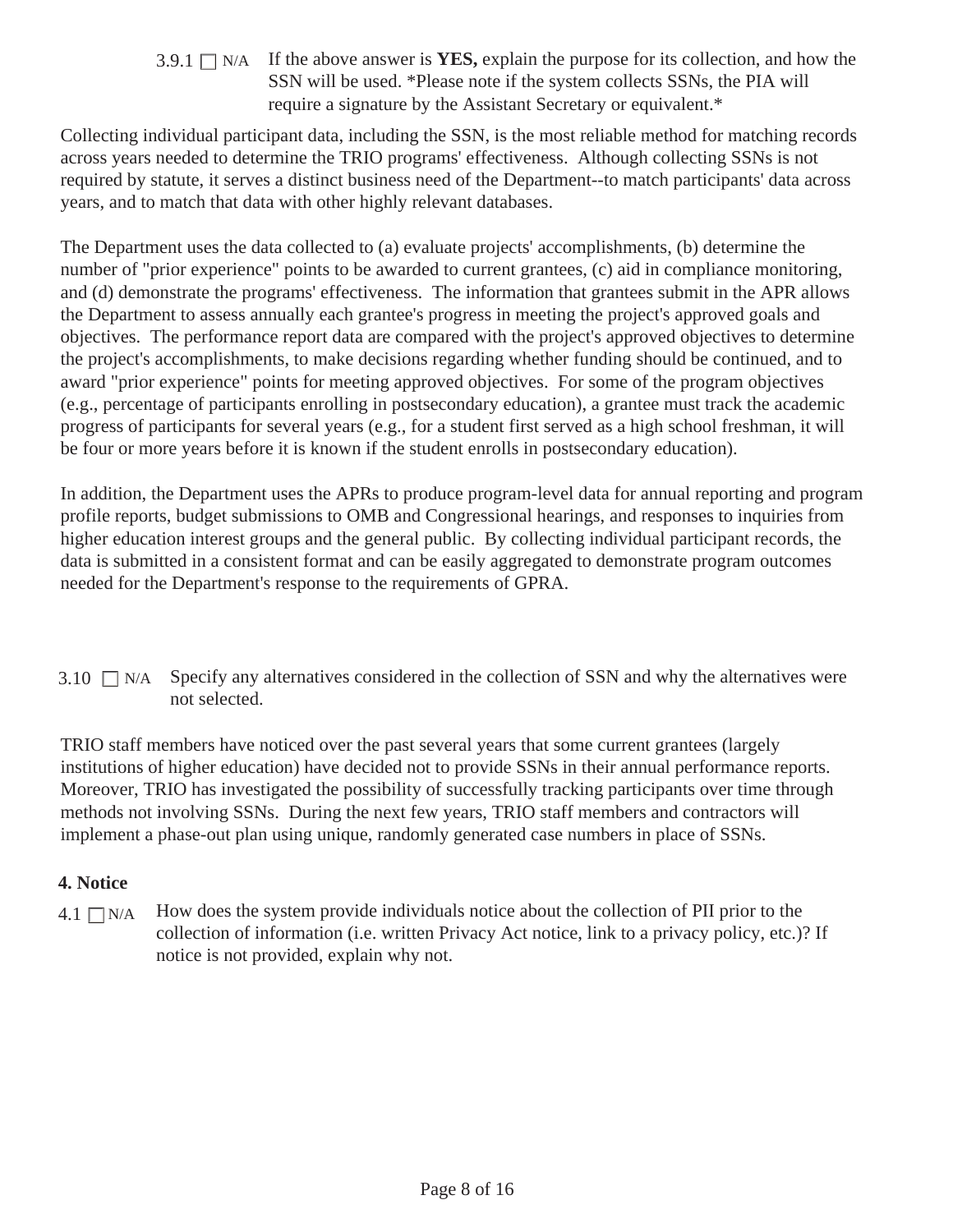Institutions of higher education and agencies that receive grants under the UB, SSS, and McNair programs are required to submit APRs. The OMB-approved APRs for these three programs require grantees to submit participant-level data on each individual served. In collecting the data thus required, the grantee institution/agency follows the Privacy Act regarding consent, as noted in the question 4.2, directly below.

 $4.2 \square N/A$  Provide the text of the notice, or the link to the webpage where the notice is posted.

The following statement is provided in the OMB-approved APR data collection instruments to which grantees respond:

Note to the Data Collector: When you collect this information from participants, please make sure that you inform them why they are being asked to provide Social Security numbers. Please see Privacy Act Statement below and convey its content to students and parents as you collect the information.

Privacy Act Statement - In accordance with the Privacy Act of 1974 (Public Law No. 93-579, 5 U. S.C. 552A), you are hereby notified that the Department of Education is authorized to collect information, including Social Security numbers (SSNs), to implement the Upward Bound program under Title IV of the Higher Education Act of 1965, as amended (Pub. Law 102-325, sec. 402A and 402C). In accordance with this authority, the Department receives and maintains personal information on participants in the Upward Bound program. The principal purpose for collecting this information is to administer the program, including tracking and evaluating participants' academic progress. Your SSN is collected only to serve as the unique identifier for matching participant records across years. Providing the information on this form, including a SSN, is voluntary; failure to disclose a SSN will not result in denial of any right, benefit, or privilege to which the participant is entitled. The information that is collected on this form will be retained in the program files and may be released to other Department officials in the performance of official duties. The information will not be disclosed outside of the Department, except as allowed by the Privacy Act of 1974, pursuant to the routine uses identified in the System of Records Notice titled "TRIO Programs Annual Performance Report (APR) System (TRIO APR)."

 $4.3 \Box$  N/A What opportunities are available for individuals to consent to uses, decline to provide information, or opt out of the project?

While each grantee institution that receives a grant under the UB, SSS, or McNair programs is required, without exception, to submit an APR with data on each individual served, a specific participant in a grant projects, or the participant's parents, may decline to provide information for the data fields in the APR, as indicated in the Privacy Act statement in question 4.2 above. Any participant may opt out of the project at any time.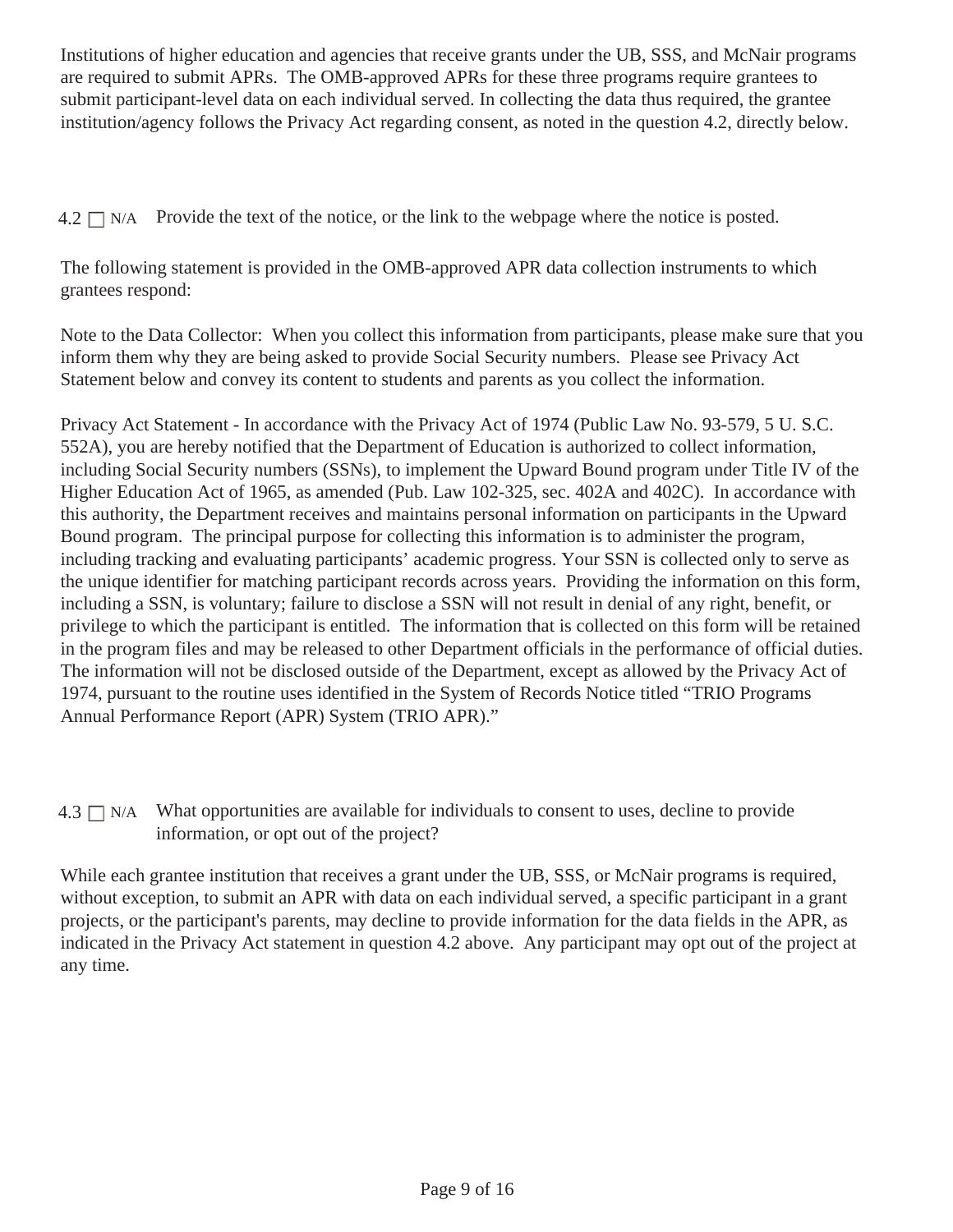#### **5. Information Sharing**

#### **Internal**

N/A Will information be shared internally with other ED organizations? Please answer **YES** or **NO**. If the answer is **NO**, please skip to Question 5.4.  $5.1 \square N/A$ 

Yes

 $5.2 \square$  N/A What information will be shared and with whom?

Two separate Department contractors have access to the data: (1) the contractor responsible for the data collections, and (2) the contractor responsible for the data analysis. Select Department staff (for example, the Office of the Inspector General in the conduct of official investigations) and the contractors have access to the data that is used primarily to administer the programs and report program outcomes, as noted below.

For Upward Bound (UB) and Upward Bound Math-Science (UBMS), TRIO has submitted APR data, including SSNs, to the office of Federal Student Aid, using secure transmission, so that the data can be matched to the National Student Loan Database System, thus providing TRIO with additional information on the extent to which UB and UBMS participants have enrolled in postsecondary education.

 $5.3 \Box$  N/A What is the purpose for sharing the specified information with the specified internal organizations? Does this purpose align with the stated purpose in Question 1.2 above?

Please see question 5.2. The purpose does align with the stated purpose in Question 1.2.

## **External**

Will the information contained in the system be shared with external entities (e.g. another agency, school district, etc.)? Please answer **YES** or **NO**. If the answer is **NO**, please skip to Question 5.8.  $5.4 \square$  N/A



- $5.5 \Box$  N/A What information will be shared and with whom? Note: If you are sharing Social Security Numbers, externally, please specify to whom and for what purpose.
- What is the purpose for sharing the specified information with the specified internal organizations? Does this purpose align with the stated purpose in Question 1.2 above?  $5.6 \square$  N/A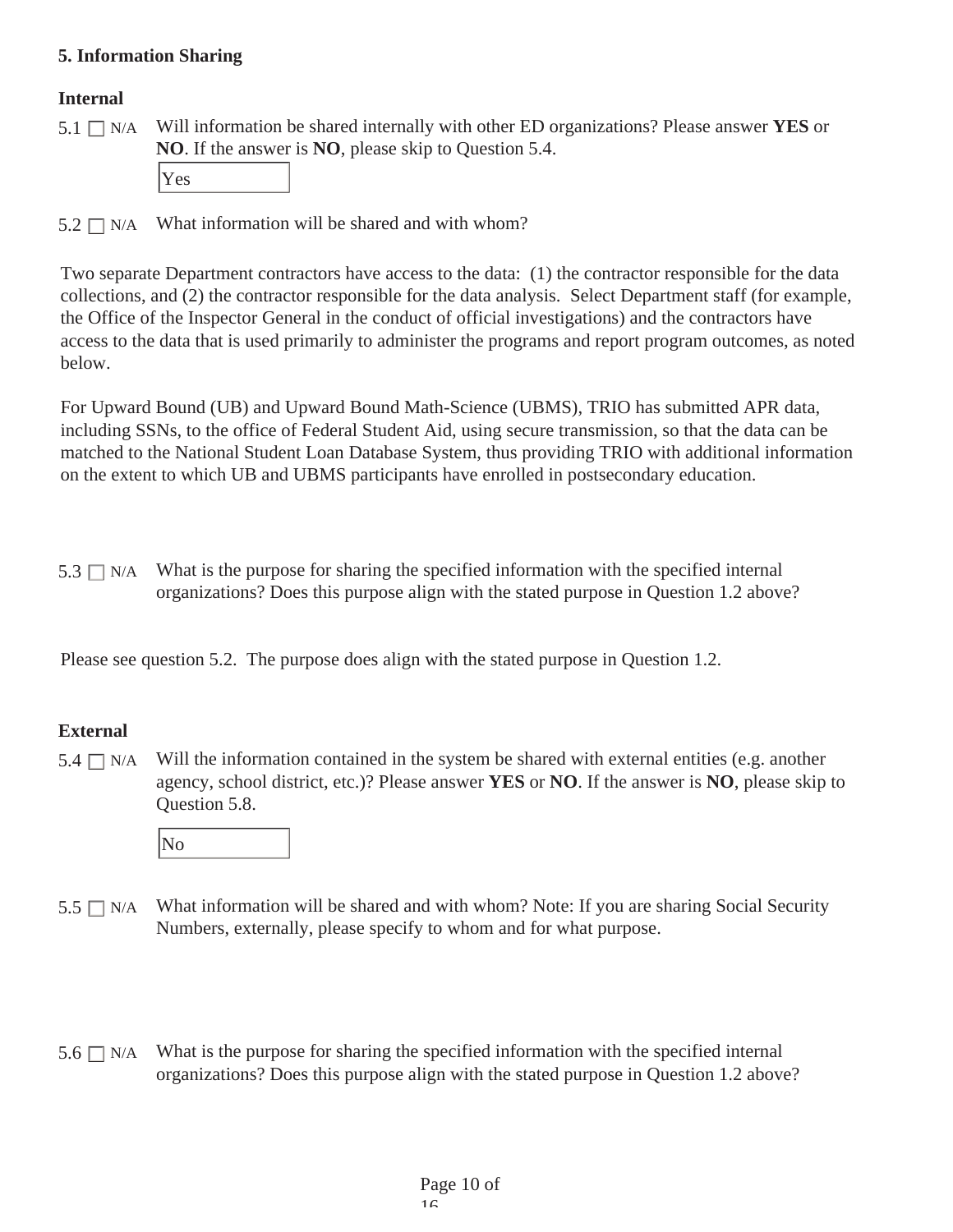- $5.7 \Box$  N/A How is the information shared and used by the external entity?
- 5.8  $\Box$  N/A Is the sharing pursuant to a Computer Matching Agreement (CMA), Memorandum of Understanding (MOU) or other type of approved sharing agreement with another agency? Please answer **YES** or **NO**.

5.9 N/A Does the project place limitation on re-disclousre? Please answer **YES** or **NO**.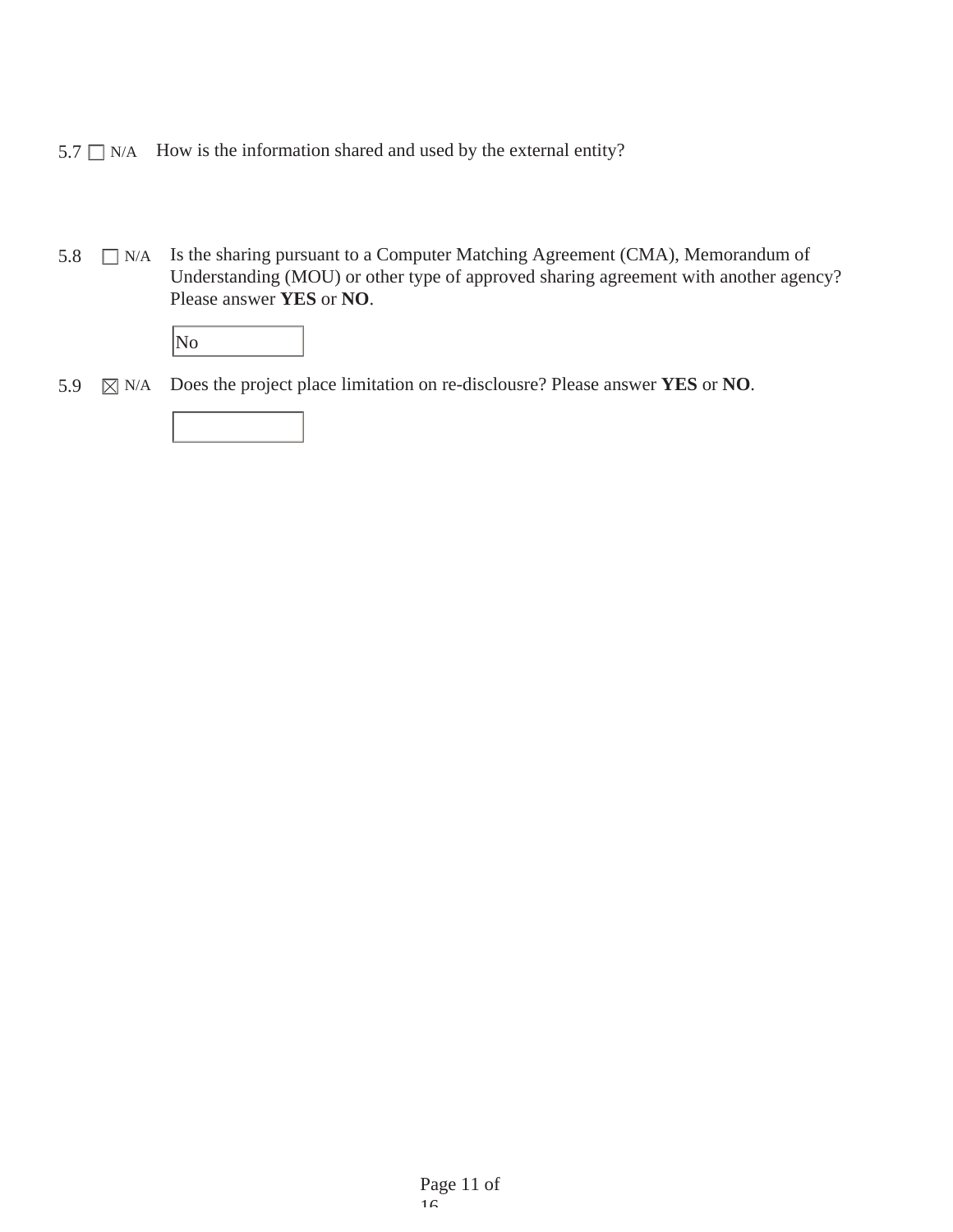# **6. Redress<sup>4</sup>**

6.1  $\Box$  N/A What are the procedures that allow individuals to access their own information?

Please refer to the SORN for information on record access procedures. https://www2.ed.gov/notices/ sorn/18-12-07\_012309.pdf

What procedures are in place to allow the subject individual to correct inaccurate or erroneous information?  $6.2 \square$  N/A

Please refer to the SORN for information on contesting record procedures. https://www2.ed.gov/notices/ sorn/18-12-07\_012309.pdf

6.3  $\Box$  N/A How does the project notify individuals about the procedures for correcting their information?

Please refer to the SORN for information on notification procedures. https://www2.ed.gov/notices/ sorn/18-12-07\_012309.pdf

# **7. Safeguards**

## *If you are unsure which safeguards will apply, please consult with your ISSO.*

- 7.1  $\Box$  N/A Does the principal office work with their CSO/ISSO to build privacy & security into the system and build privacy extensions to the extent feasible? Please answer **YES** or **NO**.
	- Yes
- $7.2 \square N/A$  What procedures or access controls are in place to determine which users may access the information and how does the project determine who has access?

Since the data a grantee submits contains confidential information, a grantee must submit the participant data via a secured Web site that meets the Department's rules and standards for security of sensitive data. Up until fall 2017, the data resided in a secured facility on a secured server behind a Department-approved firewall system that continuously monitored for intrusion and unauthorized access. In the fall of 2017, the data hosting contractor migrated the data to the Amazon Web Service (AWS) Federal Risk and Authorization Management Program (FedRamp) certified cloud. All screens and data transfers are encrypted and transmitted using HTTPS protocols. The data hosting contractor transfers the data to the analysis contractor via a secured FTP site.

7.3  $\Box$  N/A What administrative, technical, and physical safeguards are in place to protect the information?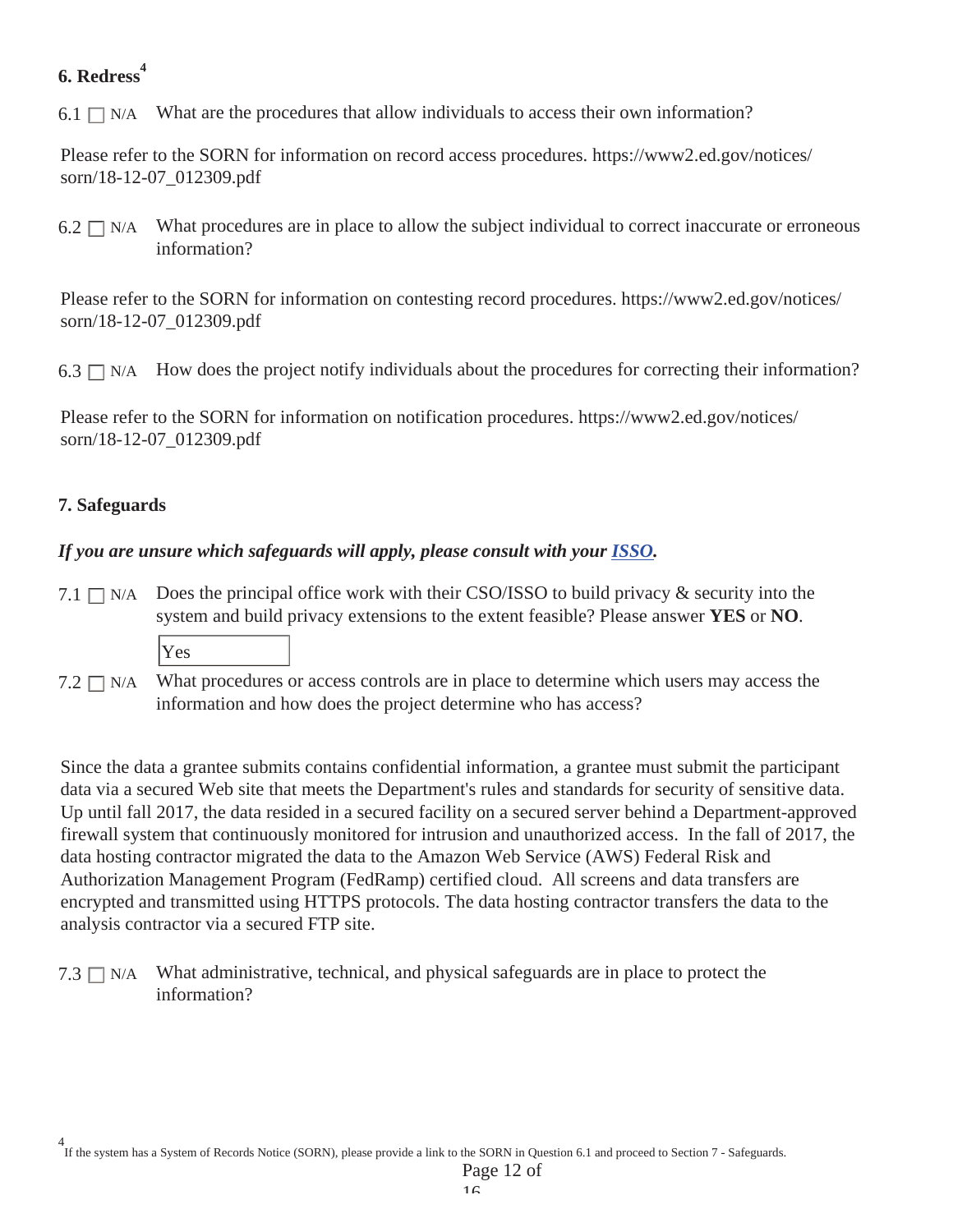Up until fall 2017, the data resided in a secured facility on a secured server behind a Department-approved firewall system that continuously monitored for intrusion and unauthorized access. In the fall of 2017, the data hosting contractor migrated the data to the Amazon Web Service (AWS) Federal Risk and Authorization Management Program (FedRamp) certified cloud. All screens and data transfers are encrypted and transmitted using HTTPS protocols. The data hosting contractor transfers the data to the analysis contractor via a secured FTP site. As with the data hosting contractor, the data analysis contractor's security program is compliant with Federal government regulations and NIST standards.

7.4  $\Box$  N/A Is an Authority to Operate (ATO) required? Please answer **YES** or **NO**.



7.5 N/A Is the system able to provide account of any disclosures made? Please answer **YES** or **NO**. Yes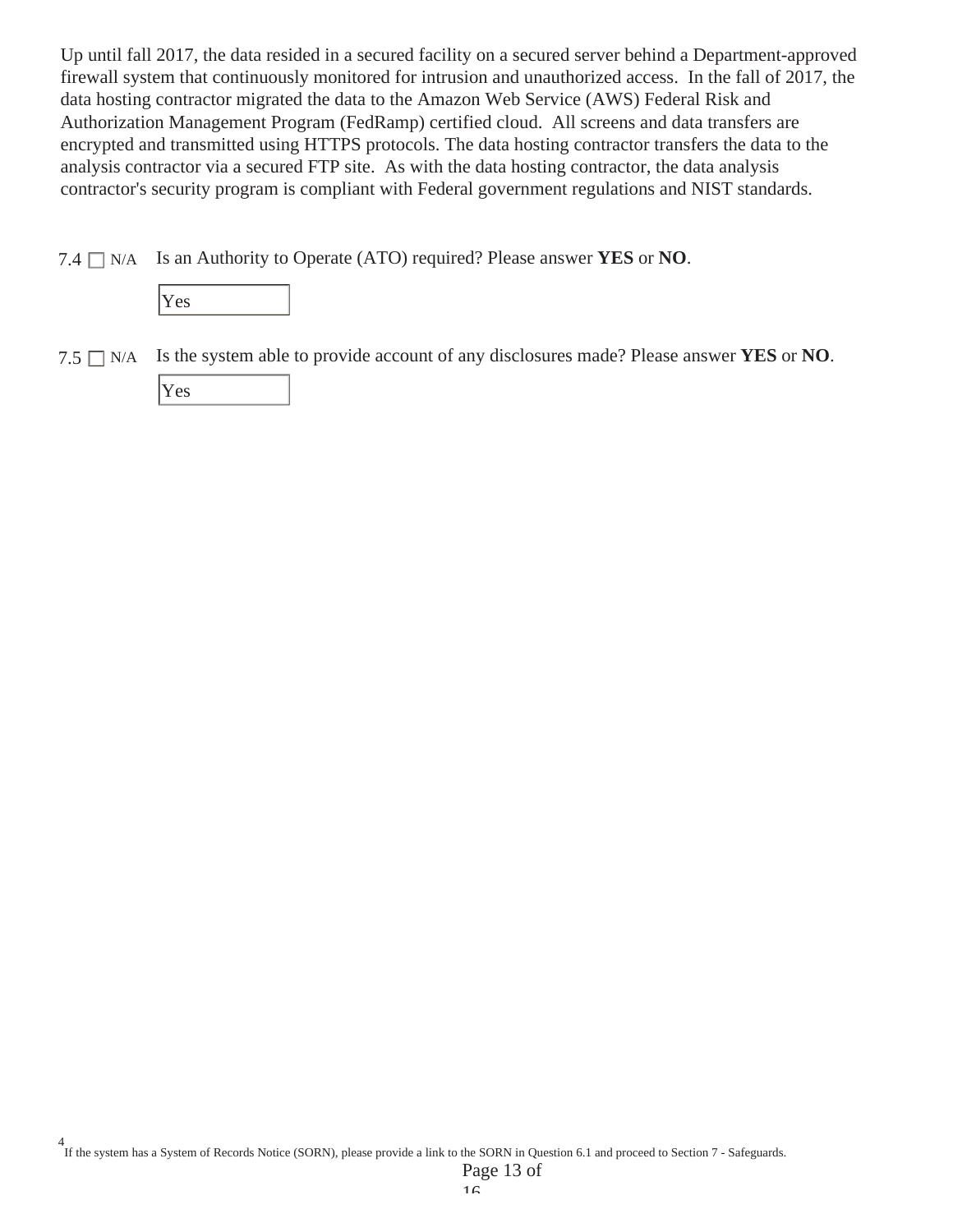7.6  $\Box$  N/A Is the information in the system appropriately secured in accordance with the IT security requirements and procedures as required by federal law and policy? Please answer YES or NO.



Has a risk assessment been conducted where appropriate security controls to protect against that risk been identified and implemented? Please answer YES or NO.  $7.7 \square$  N/A

Yes

7.8  $\Box$  N/A Please describe any monitoring, testing or evaluation conducted on a regular basis to ensure the controls continue to work properly at safeguarding the information.

Up until fall 2017, the data resided in a secured facility on a secured server behind a Department-approved firewall system that continuously monitored for intrusion and unauthorized access. In the fall of 2017, the data hosting contractor migrated the data to the Amazon Web Service (AWS) Federal Risk and Authorization Management Program (FedRamp) certified cloud. All screens and data transfers are encrypted and transmitted using HTTPS protocols. The data hosting contractor transfers the data to the analysis contractor via a secured FTP site.

## **8. Auditing and Accountability**

 $8.1 \Box$  N/A How does the system owner ensure that the information is used in accordance with stated practices in this PIA?

Only contractor staff that supports the data collection or data analysis and a small number of Department staff are allowed access to the data. Contractor staff has appropriate security clearances and also signs confidentiality and non-disclosure agreements to protect against unauthorized disclosure of confidential information. OPE employees who access the data have appropriate security clearances. Contractors and Departmental employees are required to complete annual mandatory security awareness and privacy act training.

 $8.2 \Box$  N/A What are the privacy risks associated with this system and how are those risks mitigated?